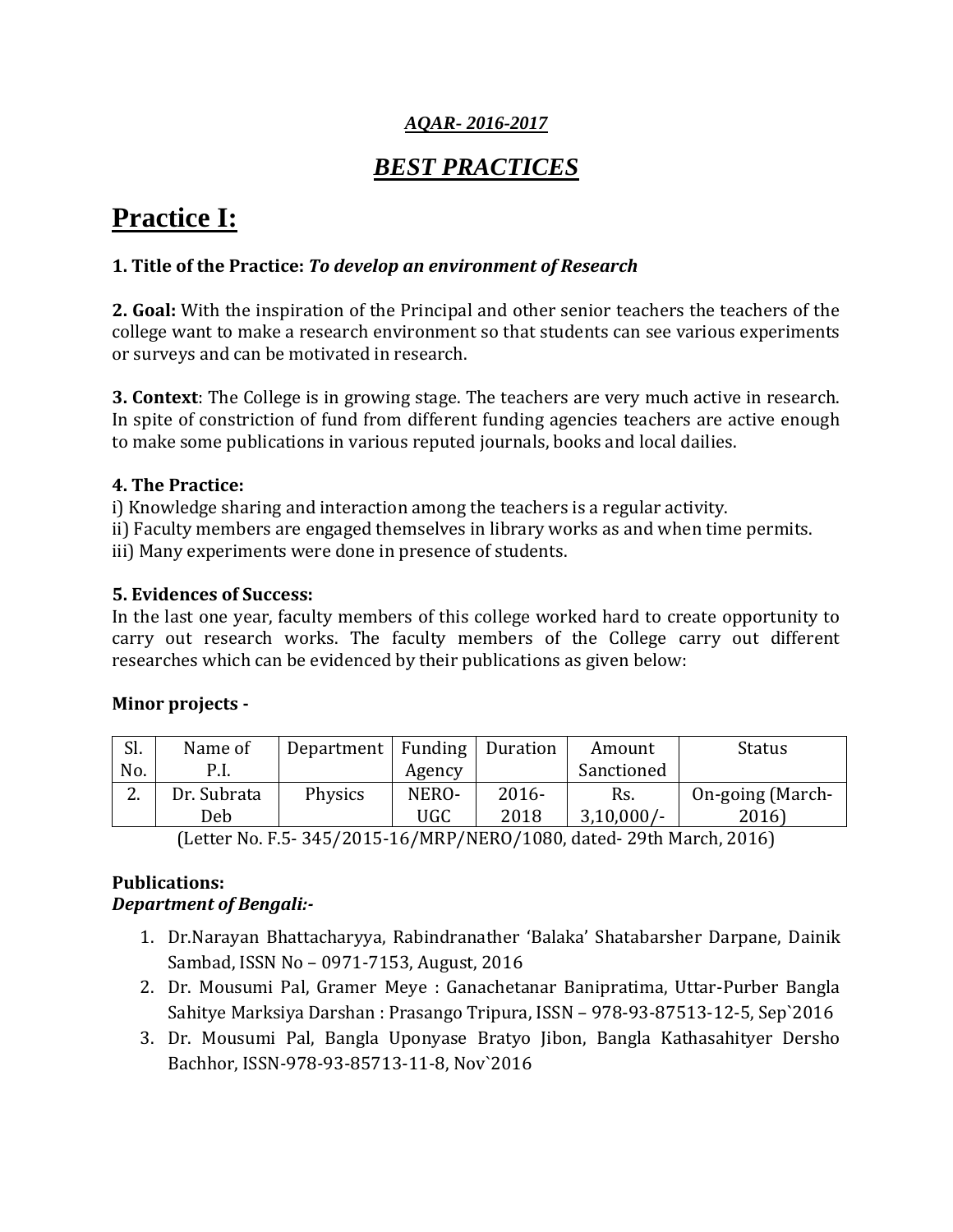- 4. Dr. Nivedita Dhar, Bangla Sahitye Marksiya Darshan Prasango Sudhanwa Debbarmar 'Hachuk Khurio', Uttar-Purber Bangla Sahitye Marksiya Darshan : Prasango Tripura, ISSN – 978-93-87513-12-5, Sep`2016
- 5. Dr.Nivedita Dhar, Jananeta Nripen Chakraborty, ISBN 978-93-80357-86-7

## *Department of English:-*

## **Dr. Somali Saha, Assistant Professor**

- 1. Somali Saha, Journey from Silence to Eloquence: Specificities of Gender Patriarchy in a Dalit Woman's Teslimonio. Research Journal of English Language & Literature Vol 4, Issue 3, 2016 (July-September) ISSN 2395-2636(P): 2321-3108(E)
- 2. Somali Saha, Portrayal of 'New Woman' A Feminist Reading of Tagore's Chandalika and Natir Puja. Research Journal of English Language & Literature Vol 4, Issue 4, 2016 (October-December) ISSN 2395-2636(P): 2321-3108(E)
- 3. Somali Saha, Role of Translation in Mainstreaming Dalit Literature An Analysis of Selected Dalit Autobiographies in Translation Research Journal of English Language & Literature Vol 4, Issue 4, 2016 (October-December) ISSN 2395-2636(P): 2321- 3108(E)
- 4. Somali Saha, Chronicling the History of Dalit Conciousness: An Analysis of Urmila Pawar's The Wave of My Life – A Dalit Woman's Memoir. The Criterion: An International Journal in English – a peer-reviewed journal approved by UGC (35829) Vol. 8, Issue 1 (Feb. 2017) on 5th March, 2017. ISSN: 0976-8165

## *Department of Economics-*

## **Dr. Jayanti Bhattacharjee, Assistant Professor**

1. Jayanti Bhattacharjee**,** Do institutions affect economic growth? An empirical analysis of selected South Asian Countries, Asian Journal of Comparative Politics. Sage Publications. 2016. DOI: 10.01177/2057891116671833

## *Department of Human Physiology-*

## **Dr. Amitabha Kar, Associate Professor & Sankari Das, Associate Professor**

- 1. Partha Majumder, Amitabha Kar, Sankari Das, Insights about the role of glucocorticoid action in the pathophysiology of the metabolic syndrome, International Journal of Advanced Scientific Research, Volume 1; Issue 4; July 2016; Page No. 68-76, ISSN: 2456-0421; Impact Factor: RJIF 5.32, www.allscientificjournal.com
- 2. Partha Majumder, Amitabha Kar, Sankari Das, Comparisons between intragastric and small intestinal delivery of corresponding nutrition in the critically ill: a comprehensive approach and meta-analysis, International Journal of Advanced Scientific Research Volume 1; Issue 4; July 2016; Page No. 77-83, ISSN: 2456-0421; Impact Factor: RJIF 5.32. www.allscientificjournal.com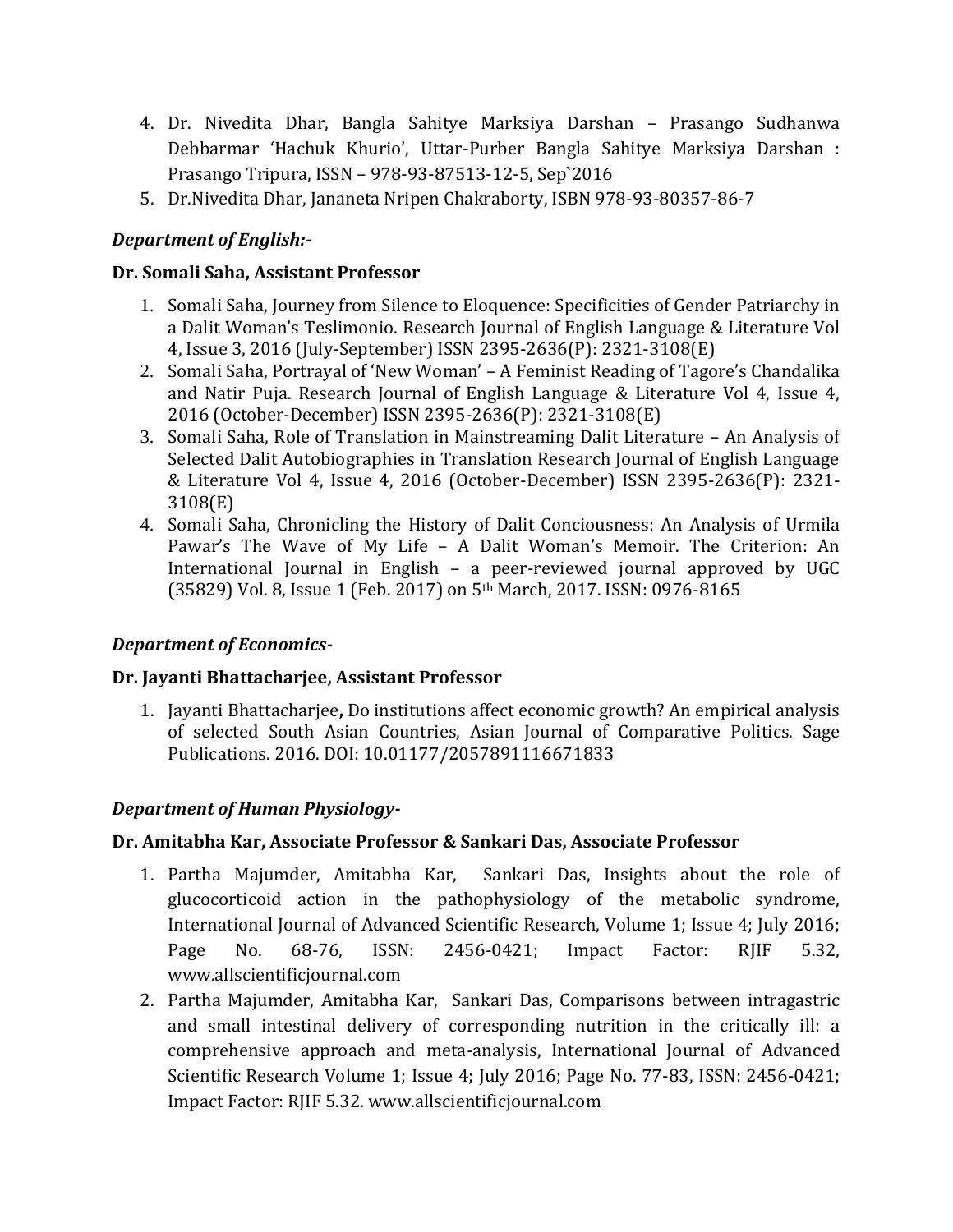- 3. Partha Majumder, Amitabha Kar, Sankari Das, A glimpse of fructose, insulin resistance, and metabolic dyslipidemia, International Journal of Advanced Science and Research, Volume 1; Issue 7; July 2016; Page No. 37-46, ISSN: 2455-4227, Impact Factor: RJIF 5.12. www.allsciencejournal.com
- 4. Partha Majumder, Amitabha Kar, Sankari Das, A comprehensive biofeedback of beta-hydroxy-beta-methylbutyrate (HMB) on exercise physiology and body composition across varying levels of age, sex, and training experience, International Journal of Advanced Science and Research, Volume 1; Issue 7; July 2016; Page No. 23-36, ISSN: 2455-4227, Impact Factor: RJIF 5.12. www.allsciencejournal.com
- 5. Veera Talukdar, Amitabha Kar, Partha Majumder, A Glimpse on Chronic lymphocytic leukemia and its insights of molecular heterogeneity. International Journal of Applied Research, ISSN :2394-7500, Vol:2, Issue:10, September, 2016, Page: 643- 652.
- 6. Sankari Das and Dr. Amitabha Kar, An insight of consequences of body weight on altered expression of nuclear receptors and interrelation of cyclooxygenase-2 in human colorectal cancers, International Journal of Applied Research (IJAR), Vol. 3, issue 4, 2017, Page no. 577-584, ISSN Print: 2394-7500, ISSN Online: 2394-5869, Impact Factor: 5.2
- 7. Dr. Amitabha Kar, A topological Model of moderate exercise and chronic stress that produces counter active effects on different areas of the brain, International Journal of Applied Research (IJAR). Vol. 3, issue 4, 2017, ISSN Print: 2394-7500. ISSN Online: 2394-5869, Impact Factor: 5.2. www.allresearchjournal.com

## *Department of Environmental Science –*

## **Mr. Bal Krishan Choudhary, Assistant Professor**

- 1. Koushik Majumdar; **Bal Krishan Choudhary**; Badal Kumar Datta1, Changes of woody species diversity, horizontal and vertical distribution of stems across interior to outside within a primate rich habitat of Northeast India. Journal of Forestry Research DOI 10.1007/s11676-016-0231-4- Springer. Online.
- 2. Bal Krishan Choudhary\*, Koushik Majumdar, Badal Kumar Datta, Applications of Remote Sensing and GIS in Conservation of Resources. Remote Sensing & GIS Applications in Environmental Sciences 6 (38), 11, 2017
- 3. [Balkrishan Choudhary;](https://www.researchgate.net/profile/Balkrishan_Choudhary) [Koushik Majumder](https://www.researchgate.net/researcher/2117944364_Koushik_Majumder) and [B K Datta,](https://www.researchgate.net/profile/Bk_Datta) [Carbon Sequestration](https://www.researchgate.net/publication/310045679_Carbon_Sequestration_Potential_and_Edaphic_Properties_Along_the_Plantation_Age_of_Rubber_in_Tripura_Northeastern_India?ev=prf_pub)  [Potential and Edaphic Properties Along the Plantation Age of Rubber in Tripura,](https://www.researchgate.net/publication/310045679_Carbon_Sequestration_Potential_and_Edaphic_Properties_Along_the_Plantation_Age_of_Rubber_in_Tripura_Northeastern_India?ev=prf_pub)  [Northeastern India.](https://www.researchgate.net/publication/310045679_Carbon_Sequestration_Potential_and_Edaphic_Properties_Along_the_Plantation_Age_of_Rubber_in_Tripura_Northeastern_India?ev=prf_pub) Current World Environment 11(3) October 2016, ISSN: 0973- 4929, Online ISSN: 2320-8031
- 4. [Koushik Majumder;](https://www.researchgate.net/researcher/2117944364_Koushik_Majumder) [Balkrishan Choudhary](https://www.researchgate.net/profile/Balkrishan_Choudhary) and [B K Datta,](https://www.researchgate.net/profile/Bk_Datta) Aboveground Woody Biomass, Carbon Stocks Potential in Selected Tropical Forest Patches of Tripura, Northeast India. Open Journal of Ecology 6(10):598-612 · September 2016, DOI: 10.4236/oje.2016.610057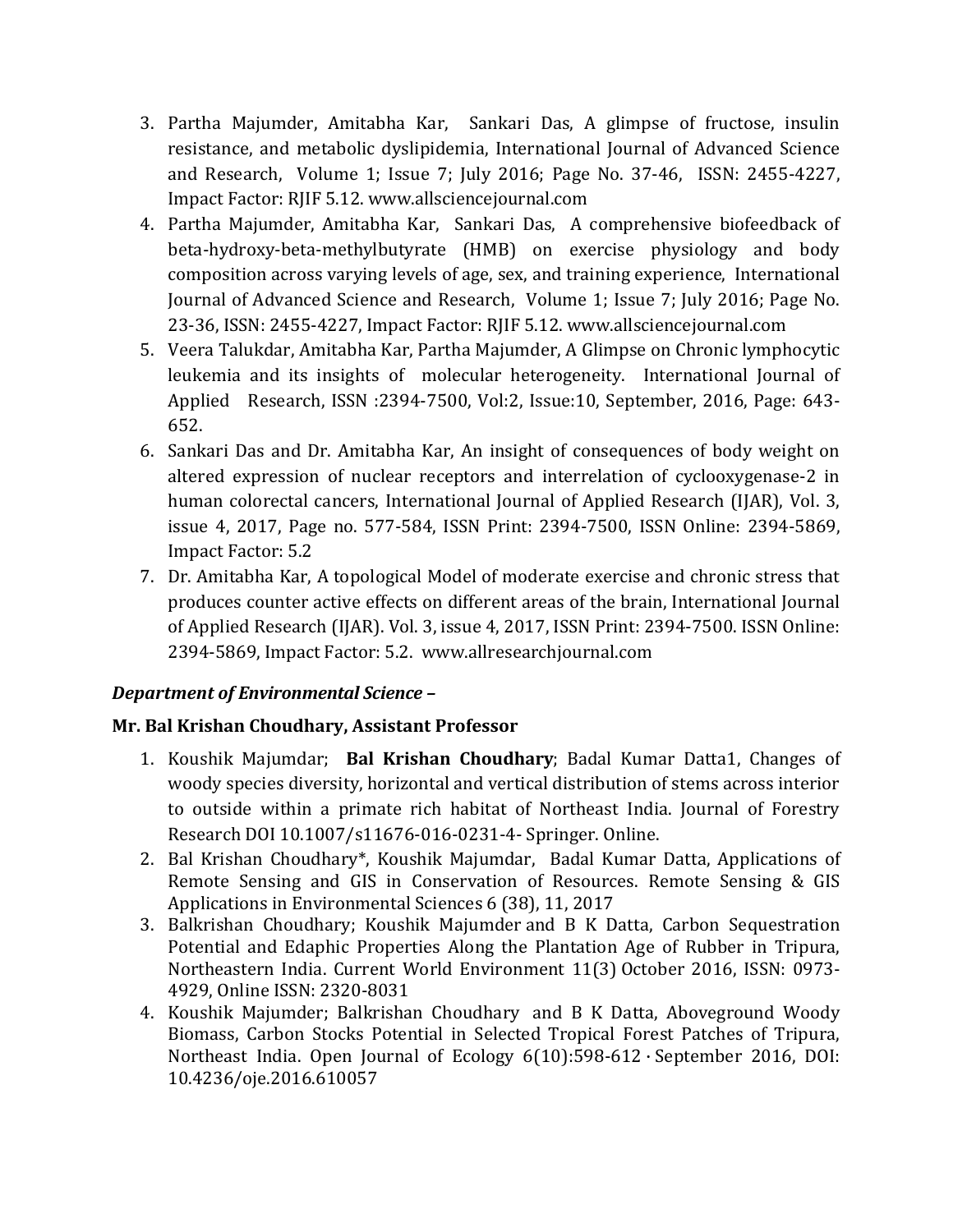5. [Balkrishan Choudhary;](https://www.researchgate.net/profile/Balkrishan_Choudhary) [Koushik Majumder](https://www.researchgate.net/researcher/2117944364_Koushik_Majumder) and [B K Datta,](https://www.researchgate.net/profile/Bk_Datta) Effects of Land Use on the Soil Organic Carbon Storage Potentiality and Edaphic Factors in Tripura, Northeast India. American Journal of Climate Change 5(5):417-429 · September 2016, DOI: 10.4236/ajcc.2016.53031

## *Department of Physics –*

## **Sri Rahul Bhattacharjee, Assistant Professor**

- 1. "FP-LAPW methodology based theoretical investigation of structural, electronic and optical properties of MgxPb1-xS, MgxPb1-xSe and MgxPb1-xTe ternary alloys" Surya Chattopadhyaya, **Rahul Bhattacharjee,** Journal of Physics and Chemistry of Solids (ELSEVIER), 100 (2017) 57-70.
- 2. "Theoretical study of structural, electronic and optical properties of  $Ba_xPb_1-xS$ ,  $Ba_xPb_1_xSe$  and  $Ba_xPb_1_xTe$  ternary alloys using FP-LAPW approach" Surya Chattopadhyaya, **Rahul Bhattacharjee** Journal of Alloys and Compounds (ELSEVIER), 694 (2017) 1348-1364.
- 3. "Theoretical study of structural, electronic and optical properties of  $Ba_xPb_1-xS$ ,  $Ba_xPb_1_xSe$  and  $Ba_xPb_1_xTe$  ternary alloys using FP-LAPW approach" Surya Chattopadhyaya, **Rahul Bhattacharjee,** Journal of Alloys and Compounds (ELSEVIER), 698 (2017) 868-882.

## **Dr. Subrata Deb, Assistant Professor**

1. Stability of J-aggregated species in an indocarbocyanine dye in Langmuir–Blodgett Films Pintu Debnath, Santanu Chakraborty**, Subrata Deb**, Jayasree Nath, Bapi Dey, D. Bhattacharjee, Syed Arshad Hussain, Journal of Luminescence, Vol 179, (287-296) 2017.

**Book:** Proceedings of National Conference on Recent Trends of Research in Physics

(**NCRTRP-2015),** "Status of research in Physics in North-East India",edited by Dr. Subrata Deb.

## **Smt. Soma Banik, Assistant Professor**

1. pH induced interaction of DPPC with a fluorescent dye in Langmuir and Langmuir Blodgett (LB) films. **Soma Banik**, Mitu Saha, S.A.Hussain, D. Bhattacharjee, **Molecular Crystals and Liquid Crystals, 2017, vol 643, page 255-265.**

## *Department of Chemistry –*

## **Dr. Samhita Bhaumik, Assistant Professor**

1. "Characterization of manganese (IV) complexes derived from N and O donor Schiff base ligand by spectroscopic and electrochemical studies", Dr. Samhita Bhaumik ISBN: 978-93-81631-38-6

## **Dr. Amitabha Saha, Assistant Professor**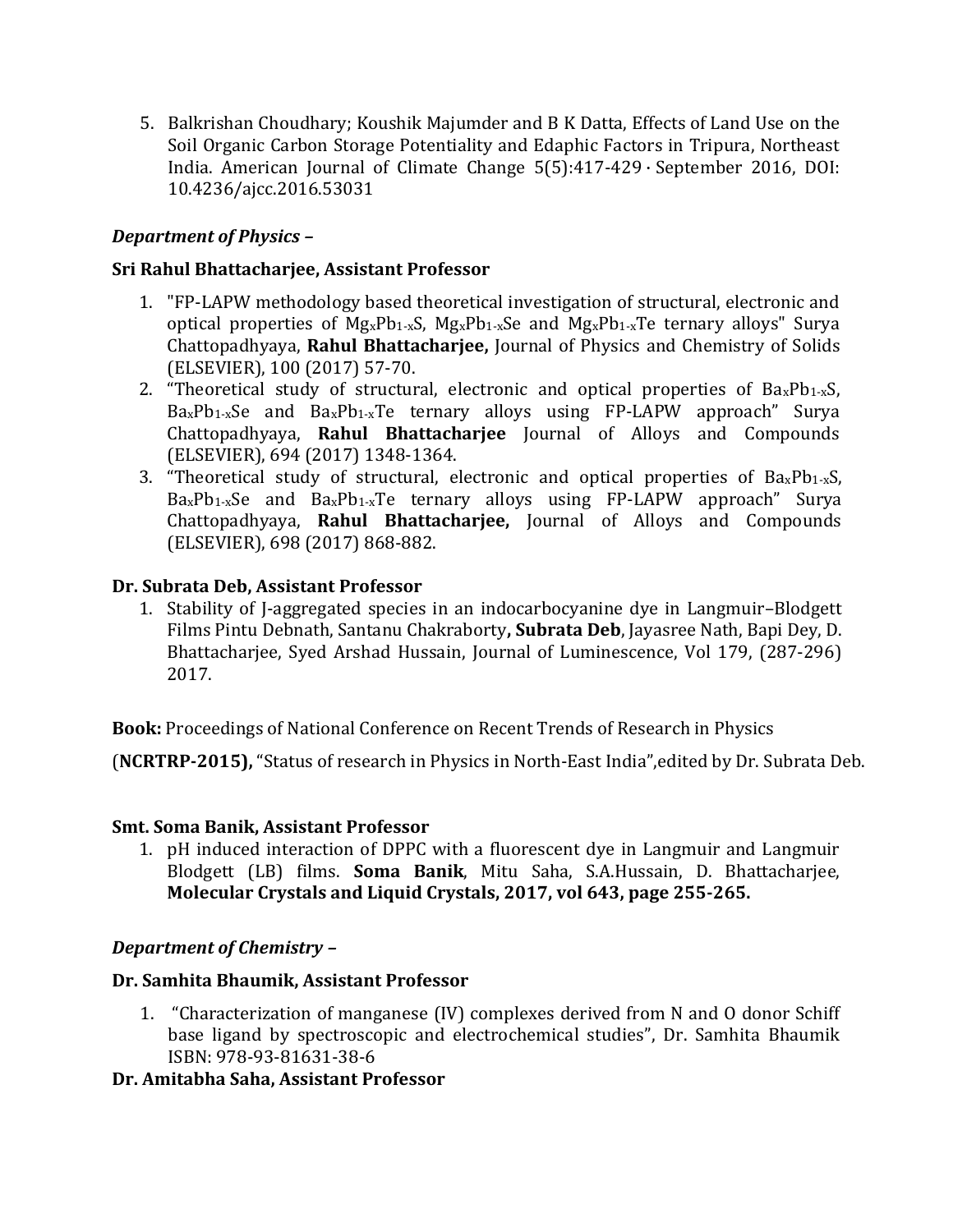1. "Metachromatic Interactions of sulphated Orange (*Citrus sinensis*) peel polysaccharide with cationic Dyes", Dr. Amitabha Saha , ISBN: 978-93-81631-38-6

## **6. Problems encountered and resources required:**

- Insufficient e-resources (online journals)
- Lack of advanced level equipment's for some departments
- Inadequate supporting staff.

# **Practice II:**

- **1. Title of the Practice:** *To Undertake Student Welfare Measures*
- **2. Goal:** The goal of Women's College is not only to motivate the students in pursing their career but also to create awareness among them regarding health and hygiene, the environmental issues and the fast changing world so that they can grow up as healthy and competent women.
- **3. Context:** The College is a grown-up institution covering the voyage of 53 golden years and is playing a pivotal role in disseminating higher education among the women of the state. But under the context of the competitive and challenging world, the college feels the responsibility to come up with more welfare measures for the students so that they can bloom with all their inner and hidden capabilities.

## **4. The Practice:**

- i) Organizing invited talks, workshops, lectures; awareness programs have become regular activities of the college.
- ii) Faculties, NCC and NSS Units, have taken proper initiatives in organizing such programs.

## **5. Evidences of Success:**

In the last one year, faculty members in association with other organizations arranged a number of programs which are listed below:

- **i**) The students of NSS unit celebrated Vanamohotsay on  $5<sup>th</sup>$  June, 2016.
- **ii)** Road Safety Week was observed, the students attended National Youth Day (Rally), National Girl Child Day (Rally and Seminar).
- **iii)** A seminar was organised on International Women's Day.
- **iv)** In the NSS Special Camp arranged in the college, the students got the opportunity to participate in awareness programme on AIDS/HIV(03-02-2017), Craft Training, Seminar on